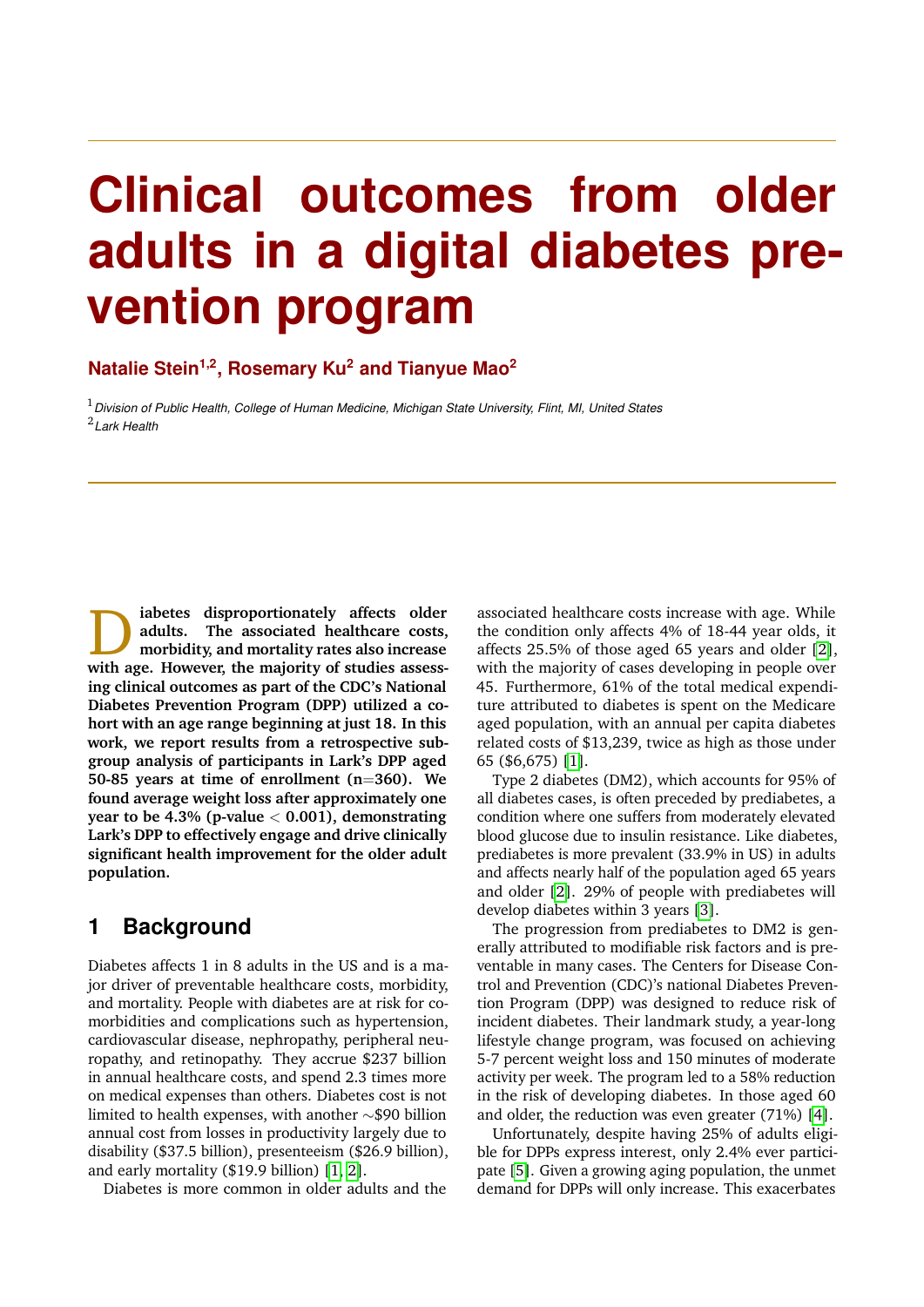**Table 1:** *Study participants initial BMI category by age*<sup>∗</sup>

| Age                     | Total            | Overweight Obese I Obese II |                |          | Obese III |
|-------------------------|------------------|-----------------------------|----------------|----------|-----------|
| 50-58<br>59-64<br>65-85 | 210<br>110<br>40 | 46<br>34<br>15              | 69<br>37<br>15 | 44<br>21 | 51<br>18  |

Weight BMI categories are [25-30), [30-35), [35-40),  $\geq 40$  respectively.

<span id="page-1-0"></span>the need for scalable DPP providers who can effectively engage and deliver improved clinical outcomes for this age group. Digital DPPs have been touted as a strategy to reach a broad audience rapidly. However, there is concern that the older population may have unique challenges in adopting technology-based solutions [\[6\]](#page-3-1). Despite their high motivation for using digital solutions to improve health; older adults have reported barriers including fear of privacy breach, lack of trust, and not enough support and feedback [\[7,](#page-3-2) [8\]](#page-3-3). While studies on clinical effectiveness of DPPs have been focused on a wide age range of 18 years and older, the effect in the older population is of primary interest due to higher prevalence, risk, and associated costs [\[9,](#page-3-4) [10,](#page-3-5) [11,](#page-3-6) [12\]](#page-3-7). Therefore, this study complements the previous analysis of Lark's DPP outcomes in adults aged 18-76 [\[12\]](#page-3-7) with the current study, which assess the clinical effectiveness of Lark's DPP in the subgroup of adults aged 50 years and older.

# **2 Design**

This study was a retrospective, longitudinal cohort study among participants in Lark's DPP.

# **2.1 Cohort selection**

We conducted a large retrospective, longitudinal cohort study of participants in Lark's DPP. All users qualified under CDC criteria to enroll in a DPP. This study is a subgroup analysis for participants aged 50 to 85 who had baseline BMI  $\geq$  25, follow-up weight data within 10-14 months of program enrollment, and at least one in-app conversation after 10 months in the program. We then further limit the population to users with a reported weight measurement within their first two weeks in the program. This narrowed the cohort to 360 participants.

#### **2.2 Intervention**

Lark's DPP is a digital program that leverages artificial intelligence (AI) to deliver the CDC's PreventT2 curriculum on smartphones. Through this conversational text messaging program, Lark provides unlimited 24/7 real-time personalized counseling on nutrition, physical activity, stress management, and sleep coaching. During the on-boarding process, we collect both

demographic and initial weight information from the user. All users were eligible to receive a free wireless scale, which seamlessly couples with the Lark platform. This allows us to continuously monitor a participant's progress regardless of their interaction with the app.

# **2.3 Analysis**

The primary outcomes is weight loss at  $\sim$ 1 year since joining the program. The initial weight is calculated as the first entered weight (manually or via connected device) and is limited to the first two weeks in the program in order to capture a full year of data. For final weight measurement, we allowed a broader window to account for gaps in weight recording at later times in the program. Participants needed at least one measurement between 10 and 14 months. The initial and final weights are then used to measure a user's percent weight loss. P-value calculations were done using a standard 2 sided t-test.

# **3 Results**

Data from 360 participants in Lark's DPP were analyzed. The sample included 85 (23%) males and 275 females, with an average age of  $57.8 \pm 5.4$ , initial weight of  $96.3 \pm 20.5$  kg and initial BMI of  $34.8 \pm 6.8$ . We calculated an average weight loss of 4.3% of total body weight for the whole population, and an average 4.4 kg weight lost. See table [1](#page-1-0) for distribution of initial weights by age range.

Changes in BMI category can dramatically reduce health risks and healthcare expenditures [\[13,](#page-3-8) [14\]](#page-3-9) Table [2](#page-2-4) summarizes the changes in BMI category and weight loss by initial BMI for the users in this study. While it appears that people in the obese III category lose the most weight, a t-test comparing weight loss between that category and the Overweight category is only marginally significant ( $p = 0.07$ ), indicating that initial weight category affects efficacy, but does not overwhelm other factors.

Of those participants with initial weight placing them in the obese III category, otherwise known as morbid obesity, 22% lost enough weight to move to a lower category of obesity. The overall BMI dropped from 34.8 to 33.2 and 99 people (28%) dropped at least one BMI category. Male and female users lost weight at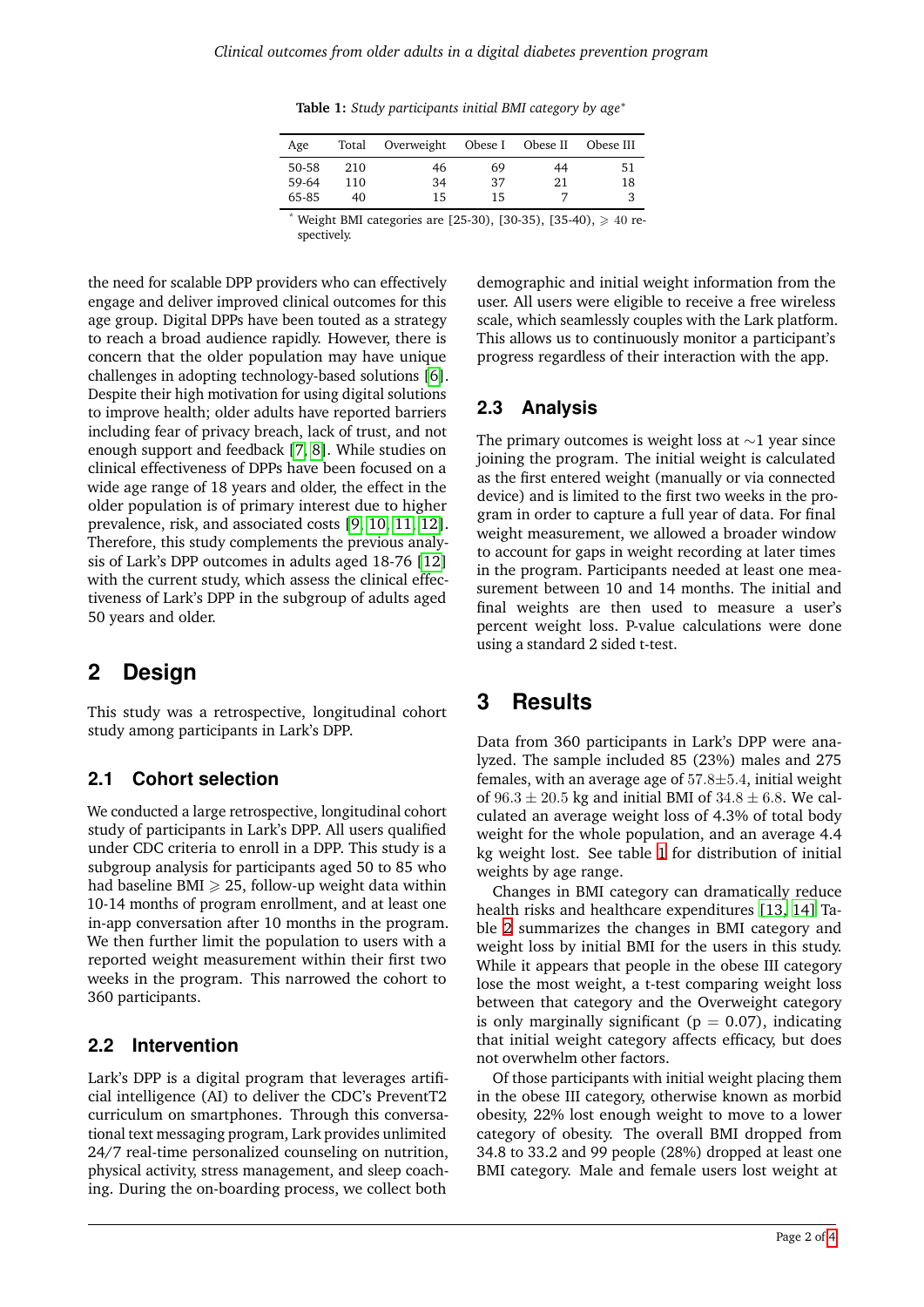<span id="page-2-4"></span>

| <b>Initial BMI</b> | Final BMI |            |         |          |           | Total | Weight Loss (%) |
|--------------------|-----------|------------|---------|----------|-----------|-------|-----------------|
|                    | Normal    | Overweight | Obese I | Obese II | Obese III |       |                 |
| Overweight         | 19        | 70         | b       | 0        | 0         | 95    | 3.7             |
| Obese I            | 4         | 29         | 84      |          | $\Omega$  | 121   | 3.8             |
| Obese II           |           | 3          | 24      | 41       | 3         | 72    | 4.8             |
| Obese III          |           | 0          | 3       | 16       | 53        | 72    | 5.7             |
| Total              | 24        | 102        | 117     |          | 56        |       |                 |

**Table 2:** *BMI shifts and weight loss over study period (1 year)*<sup>∗</sup>

Weight BMI categories are [18.5-25) (normal), [25-30) (overweight), [30-35) (obese I), [35-40) (obese II) and  $\geqslant$  40 (obese III).

similar rates without statistically significant difference between them.

# **4 Discussion**

Based on proven engagement and clinical outcomes, Lark's DPP has obtained *Full Recognition* status from the CDC, the highest possible clinical status for a DPP. In this paper we described a study of 360 adults aged 50 to 85 in Lark's digital DPP. We calculated an average weight loss of 4.3% total body weight at approximately one year since joining the program. There was no statistically significant difference in weight loss between men and women or between age groups. The analysis also found that 22% of participants who were initially class III obese and 27.5% of participants overall dropped at least one BMI category. Previous research has associated higher BMI categories with increased risk for DM2, with class III obese and class II obese having DM2 odds ratios of 11.58 and 5.89, respectively [\[15\]](#page-3-11). We therefore conclude that Lark's DPP outcomes are clinically significant in decreasing the risk of incident diabetes and improving comorbid conditions, and consequently decrease costs related to chronic conditions.

A previous study found a 2.4% weight loss at ∼15 weeks in the program for 70 participants from a slightly younger population with an average age of 46.9 [\[12\]](#page-3-7). In order to compare both cohorts, we calculated the weight loss of this study's population at their 15 week mark. 322 users had a weight recorded between 14-16 weeks in the program, with an average weight loss of 3.0%. We believe the main contributors to the 25% improvement in weight loss outcomes may include product improvements over the last year and from Lark's capabilities to improve its AI models as it acquires more users and collects more data. This analysis demonstrates that Lark's digital AI DPP program can not only scale while retaining outcomes, but actually continues improving its medical outcomes as a result of scaling.

While weight loss in prediabetic people is crucial in order to prevent acquiring diabetes, Lark's DPP does not focus solely on weight loss outcomes. Rather, it is specifically designed to educate its users on gen-

eral wellness, healthy eating habits, the importance of high quality sleep, and continuous activity. Therefore, we are planning on following up this article with a deeper analysis of primary and secondary outcomes and discuss further how those translate into health cost savings.

Older adults, especially the Medicare population (aged 65 and older), are affected by higher prevalence of prediabetes and diabetes. With age, these conditions become more costly and can significantly decrease productivity and quality of life. This study of 360 participants in Lark's DPP demonstrates that Lark is a scalable and effective solution for engaging and achieving long-term, clinically significant, weight loss in older adults.

# **Bibliography**

- <span id="page-2-0"></span>[1] Centers for Disease Control and Prevention. "National Diabetes Statistics Report, 2017". en. In: *Atlanta, GA: Centers for Disease Control and Prevention, US Department of Health and Human Services* (2017), p. 20.
- <span id="page-2-1"></span>[2] "Economic Costs of Diabetes in the U.S. in 2017". In: 41.5 (2018), pp. 917–928. issn: 0149-5992. doi: [10.2337/dci18-0007](https://doi.org/10.2337/dci18-0007).
- <span id="page-2-2"></span>[3] Tamkeen Khan, Stavros Tsipas, and Gregory Wozniak. "Medical Care Expenditures for Individuals with Prediabetes: The Potential Cost Savings in Reducing the Risk of Developing Diabetes". In: *Population Health Management* 20.5 (2017). PMID: 28192030, pp. 389–396. doi: [10.1089 /pop.2016 .0134](https://doi.org/10.1089/pop.2016.0134). eprint: [https:/ /](https://doi.org/10.1089/pop.2016.0134) [doi . org / 10 . 1089 / pop . 2016 . 0134](https://doi.org/10.1089/pop.2016.0134). url: <https://doi.org/10.1089/pop.2016.0134>.
- <span id="page-2-3"></span>[4] "Reduction in the Incidence of Type 2 Diabetes with Lifestyle Intervention or Metformin". In: *New England Journal of Medicine* 346.6 (2002). PMID: 11832527, pp. 393-403. DOI: [10.1056/](https://doi.org/10.1056/NEJMoa012512) [NEJMoa012512](https://doi.org/10.1056/NEJMoa012512). eprint: [https://doi.org/10.](https://doi.org/10.1056/NEJMoa012512) [1056/NEJMoa012512](https://doi.org/10.1056/NEJMoa012512). url: [https://doi.org/](https://doi.org/10.1056/NEJMoa012512) [10.1056/NEJMoa012512](https://doi.org/10.1056/NEJMoa012512).